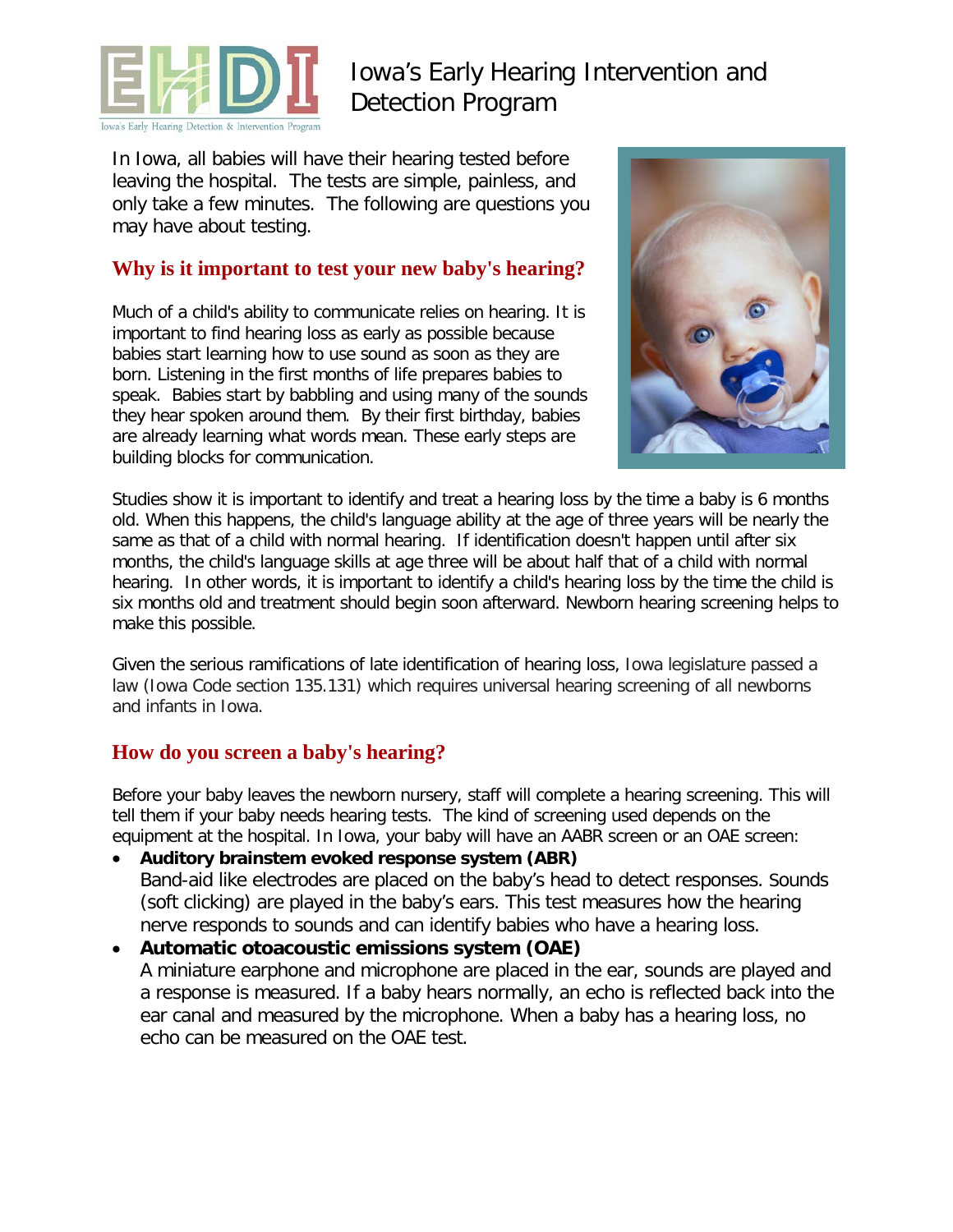

# Iowa's Early Hearing Intervention and Detection Program

Neither test will make your baby uncomfortable. In fact, screening is done while the baby sleeps. Before you leave the hospital, a health care provider will talk with you about the results of your baby's test.

### **What does it mean if a baby "refers" (does not pass) with the newborn hearing screening?**



If a baby refers on the newborn hearing screen, it does **NOT** necessarily mean that a child has a hearing loss. It means that a follow-up screen is needed within a couple of weeks to ensure that your baby has normal hearing. Many babies who need a follow-up screen will have normal hearing.

You may ask why a baby with normal hearing would not pass the newborn hearing-screening test? Common reasons include:

- birth debris in the ear canal
- middle ear fluid
- movement and/or crying of the baby during the screen or noise in the nursery
- Possible hearing loss

A health care provider will visit with you about the importance of follow up and where you can go to have your baby re-screened. Options for a re-screen include:

- birth hospital (many hospitals in Iowa allow babies born at their facility to return for a re-screen)
- local Area Education Agency (AEA) audiologists (hearing screening provided at no cost to the family)
- private practice audiologists

Even though most babies will pass the follow-up hearing screen, it is **VERY** important to take your baby for follow-up screening. A follow-up hearing screen is similar to the hearing screen used in the hospital; however, some hospitals or AEAs may complete a diagnostic test at the time of the hearing re-screen.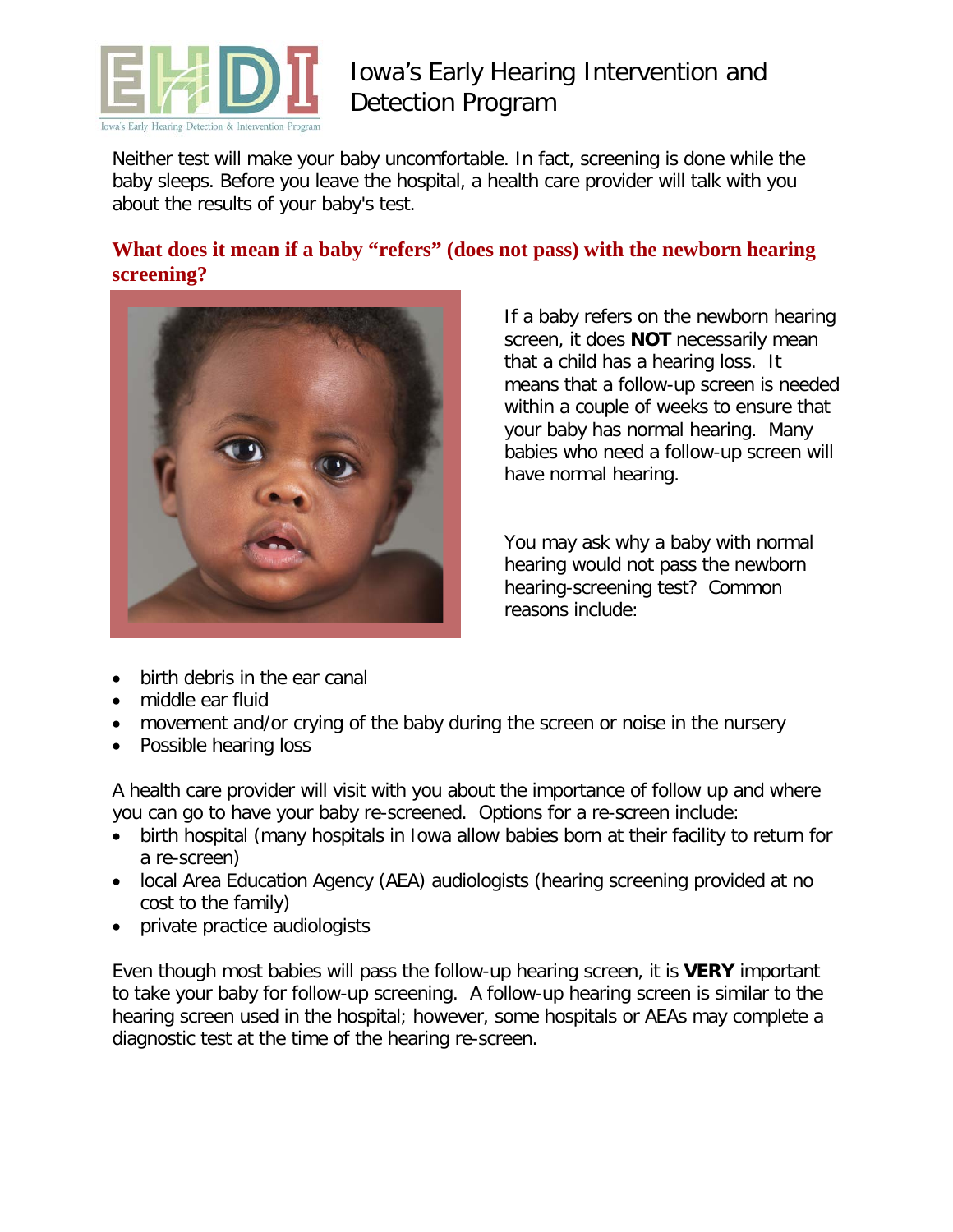

### **Can a baby pass the hearing screen and still have hearing loss?**

Mild hearing loss or loss that may affect only some pitches might not be picked up by the newborn hearing screen. It is also important to note that some infants may have hearing loss that is not present at birth. There are babies that are born with normal hearing, but later develop a hearing loss. This type of hearing loss may occur because of the following:

- illness or a genetic condition.
- certain medications
- an accident
- disease

If your baby has risk factors (i.e. family history of hearing loss) for a late on-set hearing loss or if you have concerns about your child's responses to sound or speech development, you should discuss this with your baby's doctor. It is important to keep in mind that regardless of your baby's age, there are safe and accurate tests that can be used to measure how your baby hears.

#### **What should I do if my baby passes the hearing screen, but has been identified with risk factors?**

Even if your baby passes screening, certain conditions do not produce immediate hearing loss. Rather, the hearing loss occurs later in the child's development.

A child should see an audiologist for a hearing evaluation by six months of age if one or more of the following risk factors are present:

- Bacterial and viral meningitis
- Congenital Cytomegalovirus (CMV) confirmed in infant
- Extra-corporeal membrane oxygenation (ECMO)
- Family history of hearing loss (permanent, sensorineural hearing loss since childhood)
- Head injury (especially basal skill/temporal bone fracture requiring hospitalization)
- Neurodegenerative disorder (includes Hunter syndrome, Friedreich's ataxia, Charcot-Marie-Tooth syndrome)
- Parental concern regarding hearing status

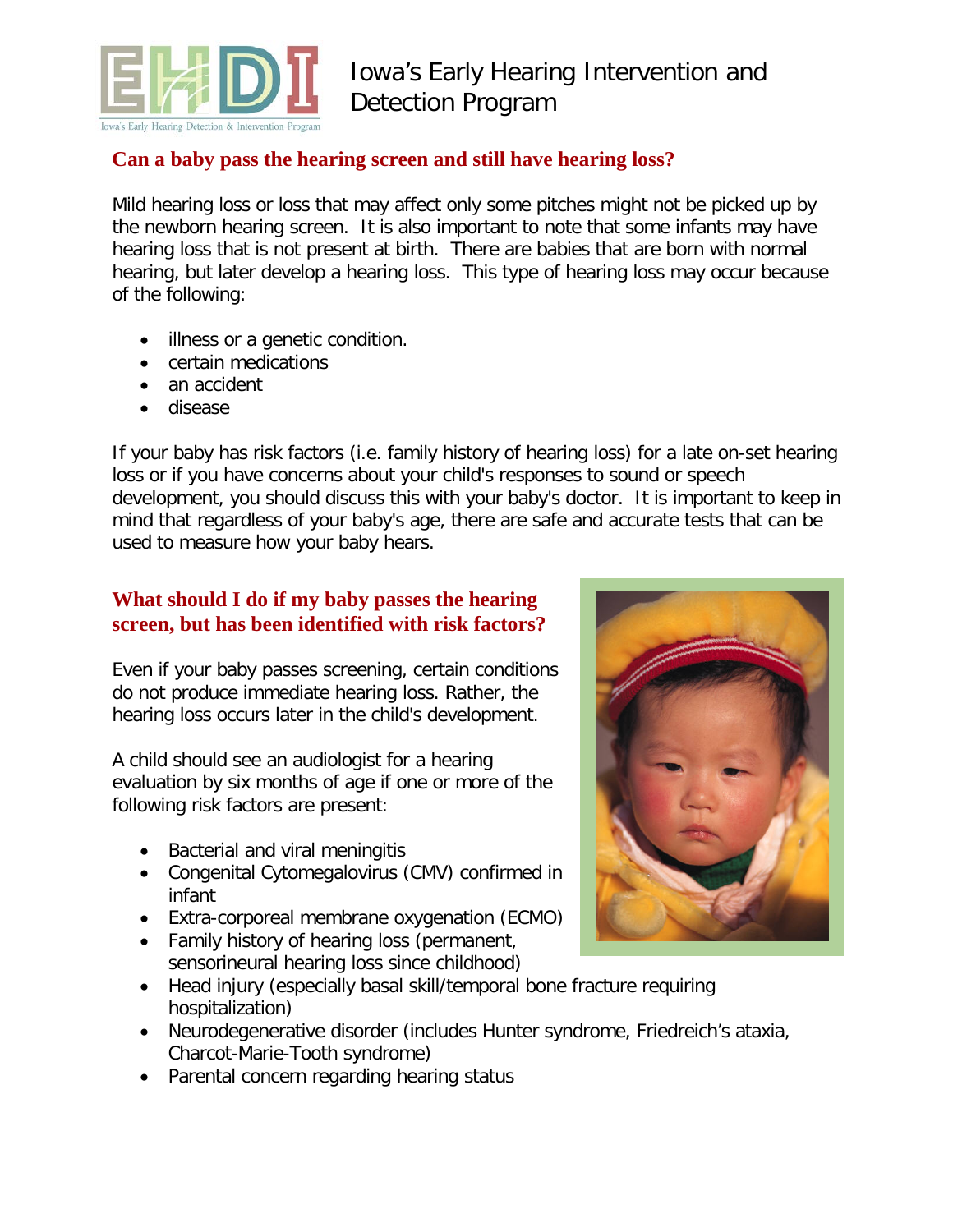

# Iowa's Early Hearing Intervention and Detection Program

• Syndromes (includes: Trisomy 21-Down syndrome, Goldenhar, Pierre Robin, Charge association, Rubinstein-Taybi, Stickler, Usher, osteopetrosis, Neurofibromatosis type II, Treacher Collins)

A child should see an audiologist for a hearing evaluation by 24 to 30 months of age if one or more of the following risk factors are present:

- Cranio-facial anomalies (includes cleft lip or palate, microtia (abnormally small ear), atresia (blocked or abnormally small ear canal), choanal atresia)
- Exchange transfusion for elevated bilirubin
- Herpes infection confirmed in infant
- NICU stay longer than five days
- Other congenital infection
- Ototoxic medications administered (includes: Gentamycin, Vacomycin, Kanamycin, Streptomycin, Tobramycin)
- PPHN (persistent pulmonary hypertension) associated with mechanical ventilation
- Rubella infection confirmed in infant
- Syphilis infection confirmed in infant
- Toxoplasmosis infection confirmed in infant

### **What should I do if my baby fails the re-screen?**

If your baby does not pass the hearing re-screen, please talk with your doctor. Do not continue to have your baby re-screened. It is best to move forward with follow up audiological testing as soon as possible. Your doctor should refer your baby to a pediatric audiologist for diagnostic testing. For best possible outcomes babies should be diagnosed no later than three months of age. Diagnostic testing confirms the presence of hearing loss; determines the type, nature, and (if possible) the cause of the hearing loss. It also helps identify options for treatment.

If follow-up testing is done before a baby is 2 months of age, testing can typically be done while the baby sleeps naturally. For babies older than 2 months of age or for very active babies, your baby may undergo anesthesia. It is very important that babies are quiet and inactive during OAE and ABR (auditory brainstem response) testing.

ABR testing is used for diagnostic testing because it can measure the softest level that the ear responds to sound using different pitches or tones. It can detect damage to the cochlea, the auditory nerve and the auditory pathways in the stem of the brain.